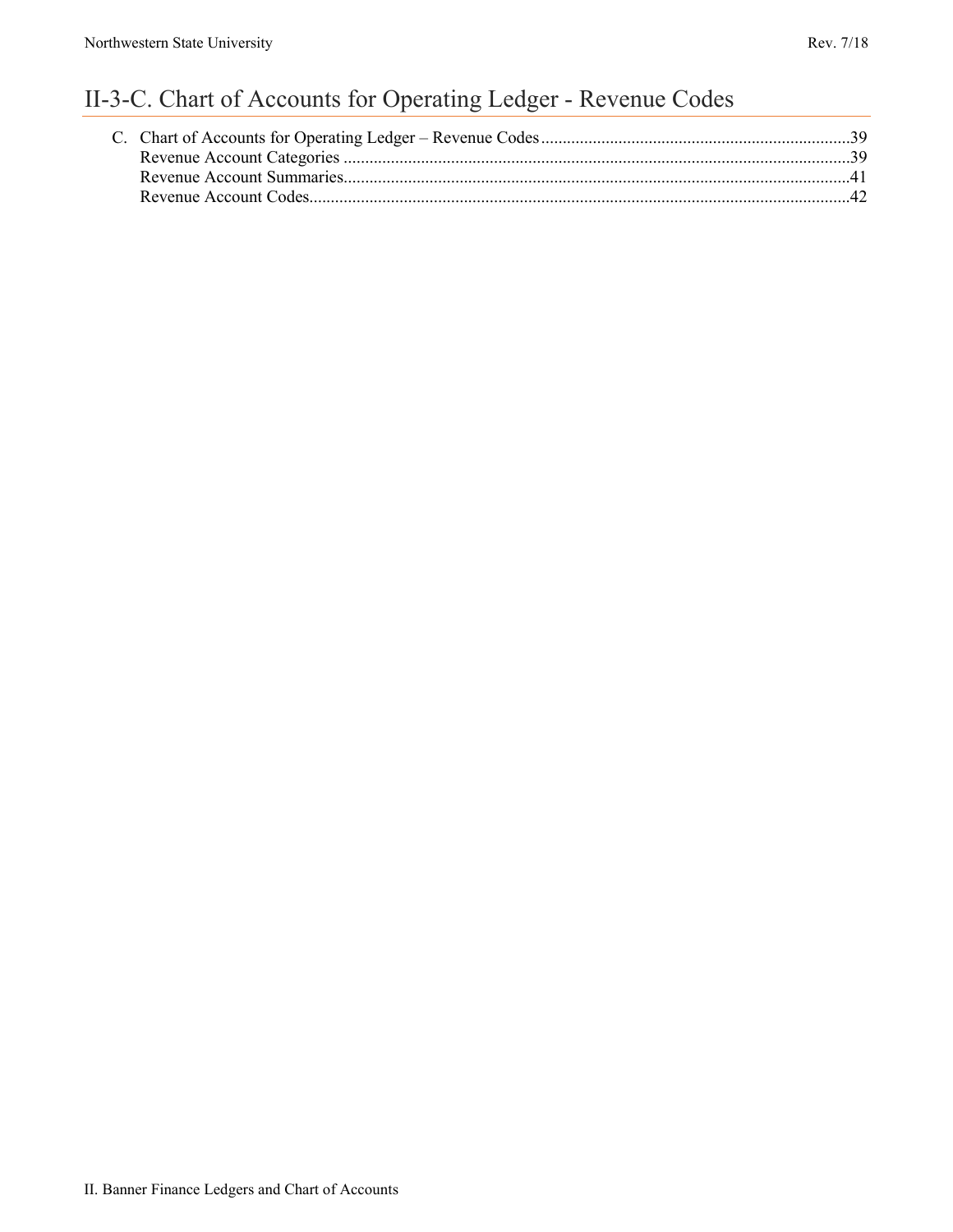### <span id="page-1-0"></span>C. Chart of Accounts for Operating Ledger – Revenue Codes

FO**A**PAL Fund – Organization – **Account** – Program – Activity – Location

### Revenue Account Categories

### <span id="page-1-1"></span>**Account**

#### **Code Categories** 51 **Tuition & Fees:** All tuition and fees assessed against students (net of refunds) for educational purposes to be used for current operations. Tuition and fee remissions or exemptions should be assessed and recorded as revenue even through there is no intention of collecting from the student. An amount equal to such remissions or exemptions should be reflected as expenditures and classified in the category Scholarships and Fellowships (if that is the purpose of the exemption or classified as staff benefits in the appropriate expenditure category (if the exemption is made in compliance with a formalized policy granting exemption to relatives of the institution's staff or the staff itself).

52 **Government Appropriations:** Those monies received or made available to an institution through acts of a legislative body, excluding governmental grants or contracts. This category includes all appropriations to the extent extended for current operations. Funds disbursed for the account of the institution by a governmental agency, such as payments into a state retirement system on behalf of the institution, should be included in this category.

**Federal Appropriations:** Appropriations provided by the federal government used for current operations.

**State Appropriations:** State general fund appropriations used for current operations.

**Local Appropriations:** Appropriations provided by local government used for current operations.

53 **Gifts, Grants & Contracts:**

**Federal Grants and Contracts**: All amounts received or made available by grants and contracts for current operations by the federal government.

**State Grants and Contracts**: All amounts received or made available by grants and contracts for current operations by the state government.

**Local Grants and Contracts**: All amounts received or made available by grants and contracts for current operations from the local level.

**Private Gifts, Grants and Contracts**: This category includes all gifts, grants, and bequests to the extent that all monies are expended for current operations, such as amounts received from individuals or non-governmental organizations, including private gifts, grants and contracts. Private gifts and grants occur when no legal consideration is involved (i.e., no specific goods or service must be provided to the donor in return for the monies). Private contracts include those monies received for which specific goods and services must be provided to the fundee as stipulation for receipt of the funds.

54 **Sales and Services of Educational Activities:** Revenues derived from the sales of services that are incidental to the conduct of instruction, research and public service. Examples of such revenues are film rentals and testing services. For revenue reporting purposes, the type of service rendered takes precedence over the form of the agreement by which those services are rendered. Therefore, the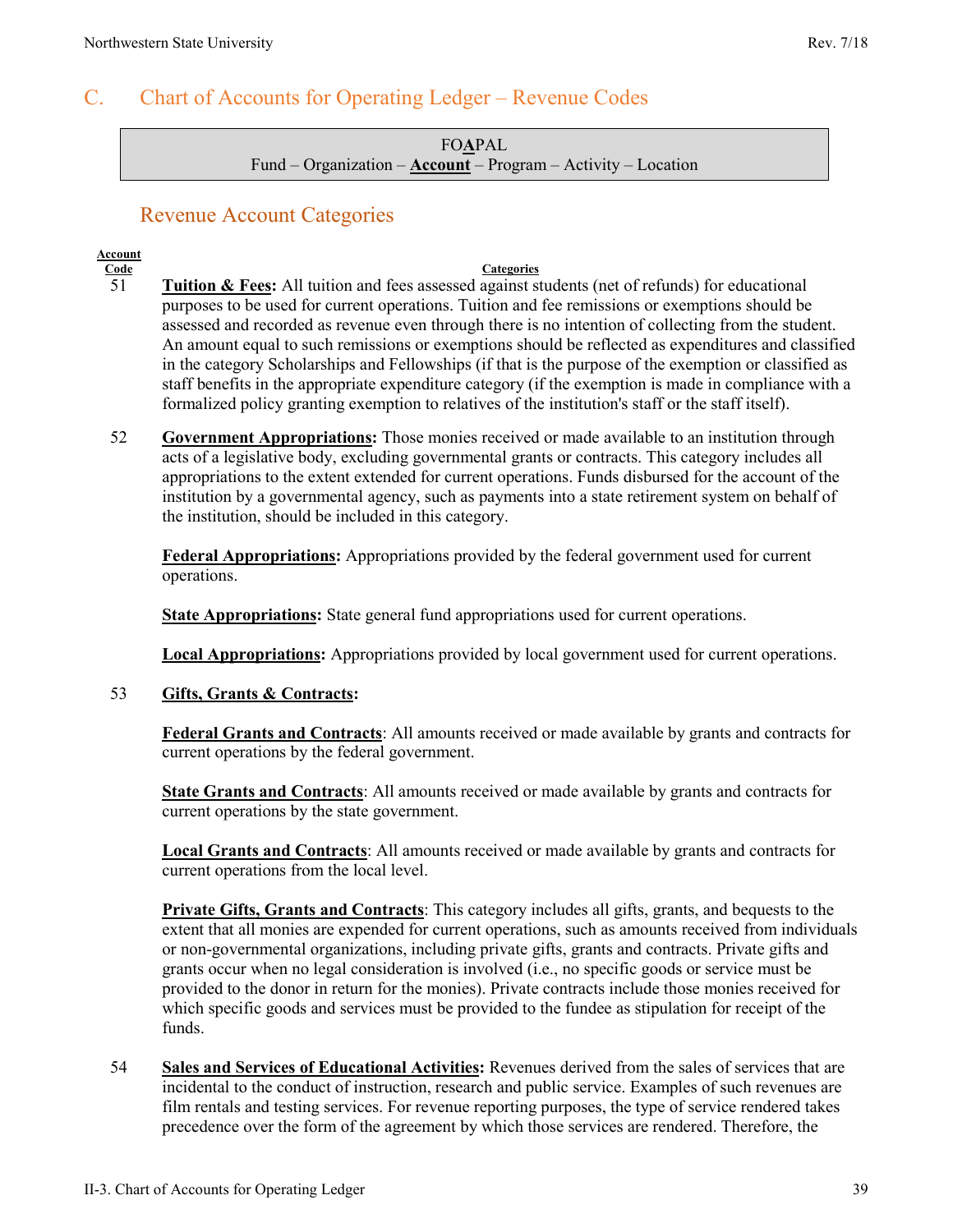#### **Account Code Categories** incidental revenue of the educational departments would not be included in the category "Private Gifts, Grants, and Contracts", even if they be performed under contract.

- 55 **Sales and Service of Auxiliary Enterprises:** All revenues generated by the auxiliary enterprise operations of the institution for the sales of services. This category does not include revenues received in the form of grants, gifts, or endowment income restricted for auxiliary enterprises, but is limited to monies derived directly from the operation of the auxiliary enterprises themselves.
- 56 **Other Sources:** All items of revenue for current operations not covered elsewhere. Examples are expired term endowments, interest income, and gains (net of losses) from investments of unrestricted current funds. This category also includes revenues resulting from the sales and services of internal service departments to persons or agencies external to the institution (such as miscellaneous rentals and the sales of computer time).

#### **Endowments and Hospitals:**

**Endowments Income:** This category includes income from endowments and similar funds. The funds from endowments and similar funds credited to revenues should be the total ordinary income earned on the investment of these funds.

**Sales and Services of Hospitals:** The revenues (net of discounts, allowances, and provision for doubtful accounts) of a hospital operated by the institution. Limited to monies that are directly attributable to the operation of the hospital.

**Independent Operations:** This category includes all revenues of those operations that are independent of or unrelated to, but which may enhance the primary missions of the institutioninstruction, research, and public service. Included are revenues associated with major federally funded research laboratories and other operations not considered an integral part of the institution's educational, auxiliary enterprises, or hospital (or loss) from operations owned and managed as investments of the institution's endowment funds.

59 **Special Credits and Categories:** Reserved for special accounting purposes, such as cost of goods sold and sales returns and allowances accounts.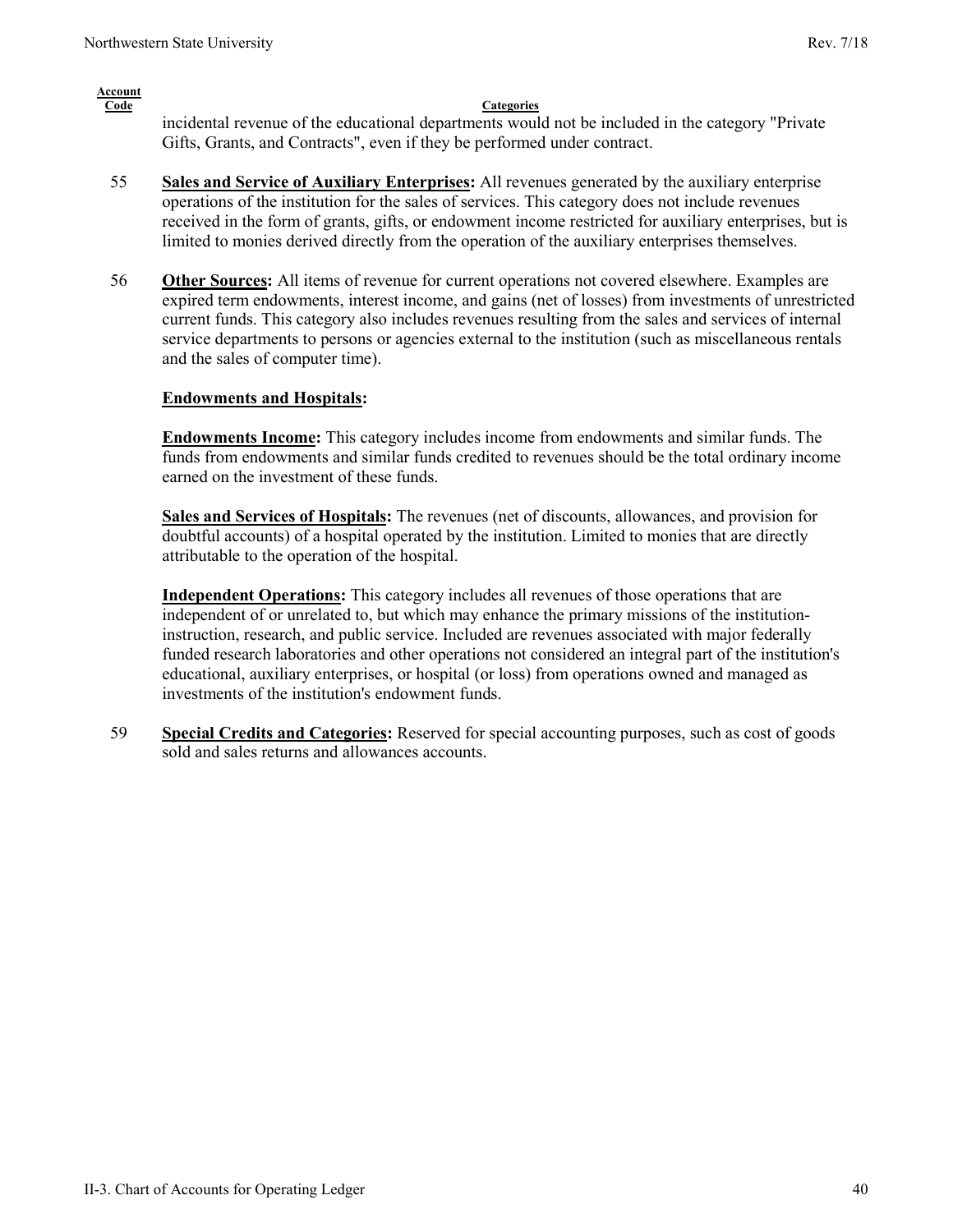### Revenue Account Summaries

<span id="page-3-0"></span>

|                                                     | <b>Tuition and Fees</b> |                     |
|-----------------------------------------------------|-------------------------|---------------------|
| <b>General Registration Fees</b>                    |                         | [510000-510019]     |
| <b>Other Board Assessed Fees</b>                    |                         | [510020-510049]     |
| <b>Board Assessed Fees</b>                          |                         | $[510000 - 510049]$ |
| University Assessed Fees                            |                         | $[510050 - 510099]$ |
| <b>Student Self Assessed Fees</b>                   |                         | $[510100 - 510139]$ |
| Non-Resident Fees                                   |                         | $[510140 - 510149]$ |
| <b>Other Student Fees</b>                           |                         | $[510150 - 510189]$ |
| <b>Contra Discounts/Premiums</b>                    |                         | [510190-510199]     |
| <b>Tuition and Fees</b>                             |                         | [510000-510199]     |
|                                                     | <b>Appropriations</b>   |                     |
| <b>Federal Appropriations</b>                       |                         | $[510200 - 510239]$ |
| <b>State Appropriations</b>                         |                         | $[510240 - 510279]$ |
| <b>Local Appropriations</b>                         |                         | [510280-510299]     |
| <b>Appropriations</b>                               |                         | [510200-510299]     |
| <b>Gifts, Grants and Contracts</b>                  |                         |                     |
| Federal Grants & Contracts                          |                         | [510300-510339]     |
| State Grants & Contracts                            |                         | [510340-510359]     |
| Local Grants & Contracts                            |                         | [510360-510379]     |
| Private Gifts, Grants & Contracts                   |                         | [510380-510399]     |
| Gifts, Grants & Contracts                           |                         | [510300-510399]     |
| <b>Sales and Services of Educational Activities</b> |                         |                     |
| <b>Education Laboratories</b>                       |                         | $[510400 - 510429]$ |
| Farm Operations                                     |                         | $[510430 - 510449]$ |
| Publications                                        |                         | $[510450 - 510469]$ |
| Other Educational & Public Services                 |                         | [510470-510499]     |
| <b>Sales and Services of Educational Activities</b> |                         | [510400-510499]     |
| <b>Sales and Services of Auxiliary Enterprises</b>  |                         |                     |
| Room and Apartments                                 |                         | $[510500 - 510519]$ |
| Meals                                               |                         | [510520-510529]     |
| <b>Student Union</b>                                |                         | [510530-510539]     |
| <b>Bookstore Sales</b>                              |                         | $[510540 - 510549]$ |
| Athletics                                           |                         | $[510550 - 510559]$ |
| Recreational Fees & Sales                           |                         | [510560-510579]     |
| <b>WRAC Sales &amp; Services</b>                    |                         | [510580-510589]     |
| Other Auxiliary Sales & Services                    |                         | [510590-510599]     |
| <b>Sales and Services of Auxiliary Enterprises</b>  |                         | [510500-510599]     |
| <b>Other Sources</b>                                |                         |                     |
| Fines, Penalties, and Services                      |                         | $[510600 - 510679]$ |
| Aid Programs                                        |                         | [510680-510689]     |
| <b>Other Miscellaneous Sources</b>                  |                         | [510690-510699]     |
| <b>Other Revenue Sources</b>                        |                         | $[510600 - 510699]$ |
| <b>Special Credits and Categories</b>               |                         |                     |
| <b>Special Credits and Categories</b>               |                         | [510990-510999]     |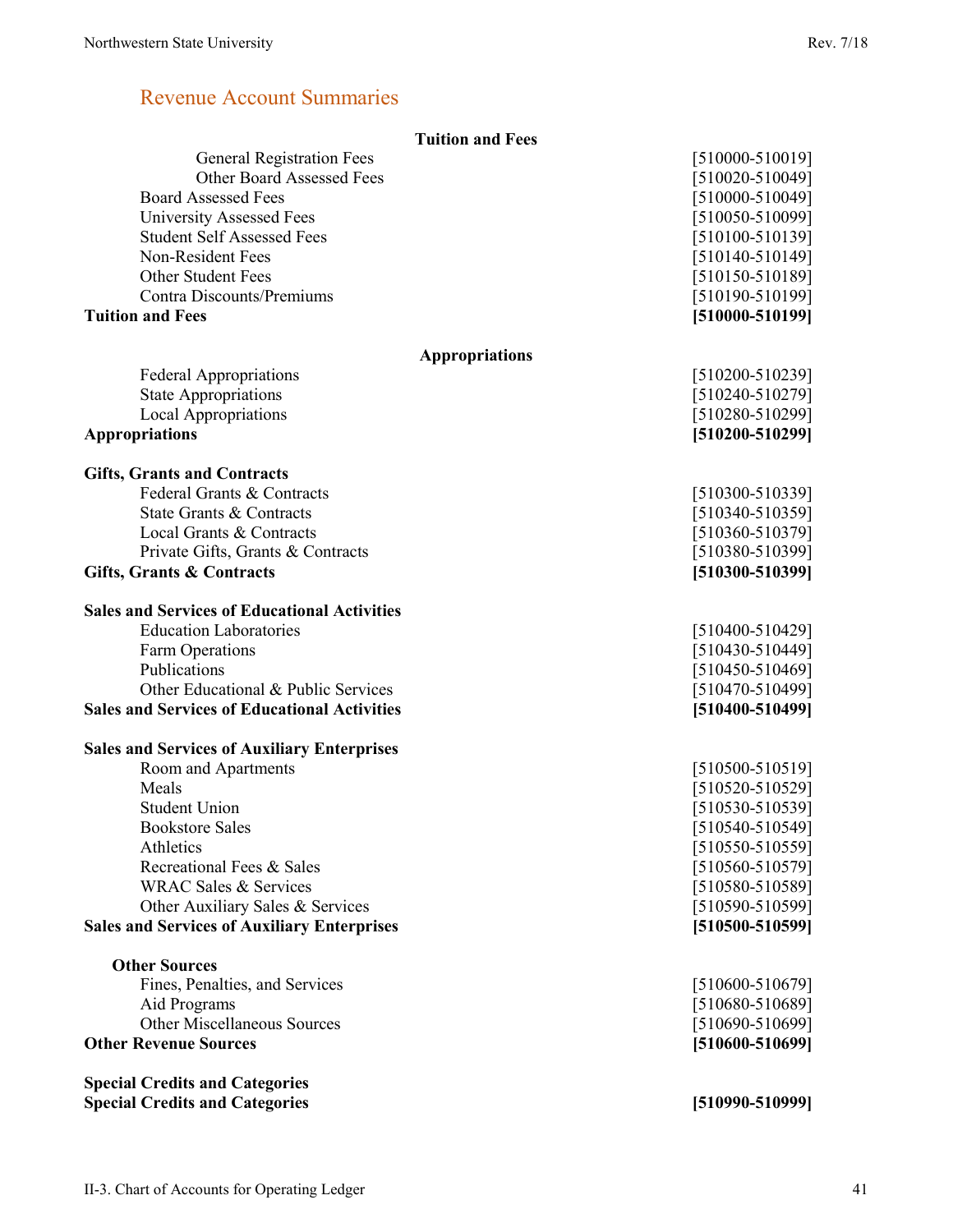## Revenue Account Codes

<span id="page-4-0"></span>

| <b>Account Code</b> | <b>Definition</b>                                                                                                                                                                         |
|---------------------|-------------------------------------------------------------------------------------------------------------------------------------------------------------------------------------------|
| $(510000 - 510199)$ | <b>TUITION AND FEES</b>                                                                                                                                                                   |
| $(510000 - 510049)$ | <b>BOARD-ASSESSED FEES</b>                                                                                                                                                                |
| $(510000 - 510019)$ | <b>General Registration Fees</b>                                                                                                                                                          |
| $(510001 - 510003)$ | <b>Registration Fees</b>                                                                                                                                                                  |
| 510001              | Registration Fee Summer: AR Assessed – Tuition Calc: Summer Session Tuition.                                                                                                              |
| 510002              | Registration Fee Fall: AR Assessed - Tuition Calc: Fall Semester Tuition.                                                                                                                 |
| 510003              | Registration Fee Spring: AR Assessed - Tuition Calc: Spring Semester Tuition.                                                                                                             |
| $(510004 - 510019)$ | <b>General Fees</b>                                                                                                                                                                       |
| 510004              | General Fee Summer: AR Assessed: Summer Session General Fee                                                                                                                               |
| 510005              | General Fee Fall: AR Assessed: Fall Semester General Fee                                                                                                                                  |
| 510006              | General Fee Spring: AR Assessed: Spring Semester General Fee                                                                                                                              |
| $(510020 - 510049)$ | <b>Other Board Assessed Fees</b>                                                                                                                                                          |
| 510020              | Building Use Fee: AR Assessed - Tuition Calc. A per semester fee charged to students to generate                                                                                          |
|                     | funds for the repair, improvement, replacement and addition of academic facilities. Act 619 of                                                                                            |
|                     | 1954 Regular Session & Act 15 of 1967 Regular Session.                                                                                                                                    |
| 510023              | Building Use Fee Act 426: AR Assessed – Tuition Calc: A per hour charge assessed to students to                                                                                           |
|                     | generate funds for the repair, improvement, replacement and addition to academic facilities as                                                                                            |
| 510026              | approved by Act 426 of 2013 Regular Session.<br>Academic Enhancement Fee: AR Assessed - Tuition Calc. A per semester fee charged to students                                              |
|                     | to enhance academics at the University. Adopted by Board of Trustees in 1987.                                                                                                             |
| 510029              | Academic Excellence Fee Summer: AR Assessed - Tuition Calc. Summer per hour charge assessed                                                                                               |
|                     | to students to enhance academic excellence program. Act 1132 of 2003 Regular Session.                                                                                                     |
| 510030              | Academic Excellence Fee Fall: AR Assessed - Tuition Calc. Fall per hour charge assessed to                                                                                                |
|                     | students to enhance academic excellence programs. Act 1132 of 2003 Regular Session.                                                                                                       |
| 510031              | Academic Excellence Fee Spring: AR Assessed - Tuition Calc. Spring per hour charge assessed to                                                                                            |
|                     | students to enhance academic excellence programs. Act 1132 of 2003 Regular Session.                                                                                                       |
| 510032              | Operational Fee Fall: AR Assessed - Tuition Calc. Summer per hour Operational Fee assessed to                                                                                             |
|                     | all students. Act 788 of 2004 Regular Session & RS $17:3351A(5)(d)$ .                                                                                                                     |
| 510033              | Operational Fee Spring: AR Assessed - Tuition Calc. Fall per hour Operational Fee assessed to all                                                                                         |
| 510034              | students. Act 788 of 2004 Regular Session & RS 17:3351A(5)(d)<br>Operational Fee Summer: AR Assessed - Tuition Calc. Spring per hour Operational Fee assessed                             |
|                     | to all students. Act 788 of 2004 Regular Session & RS $17:3351A(5)(d)$                                                                                                                    |
| 510035              | <b>Electronic Tuition Summer</b>                                                                                                                                                          |
| 510036              | <b>Electronic Tuition Fall</b>                                                                                                                                                            |
| 510037              | <b>Electronic Tuition Summer</b>                                                                                                                                                          |
| $(510050 - 510099)$ | <b>UNIVERSITY-ASSESSED FEES</b>                                                                                                                                                           |
| 510060              | Auxiliary Operational Charge: AR Assessed - Charge to all Natchitoches campus students to cover                                                                                           |
|                     | residual costs associated with closed and inactive university dormitories.                                                                                                                |
| 510063              | Student Services Administration Charge: AR Assessed - Tuition Calc. Fee charged to all students                                                                                           |
|                     | for student service administration of One Card, Installment Plans, Housing, Meal Plans, Books,                                                                                            |
|                     | and Direct Deposits.                                                                                                                                                                      |
| 510066              | Student Records Fee: AR Assessed - Tuition Calc. A per semester fee charged to all undergraduate                                                                                          |
|                     | and graduate students for drops/adds, diploma and transcripts.                                                                                                                            |
| 510069              | Assessment Test Fee: AR Assessed - Tuition Calc. A per semester fee to defray the costs of<br>administering assessment test to students in order to evaluate institutional effectiveness. |
| 510072              | Student Union Fee: AR Assessed - Tuition Calc. Per semester fee assessed to all Natchitoches                                                                                              |
|                     | campus students.                                                                                                                                                                          |
| 510075              | Rec Complex Fee: AR Assessed - Tuition Calc. Fee charged to all Natchitoches Campus students                                                                                              |
|                     | at registration. Funds are designated for the Rec Complex.                                                                                                                                |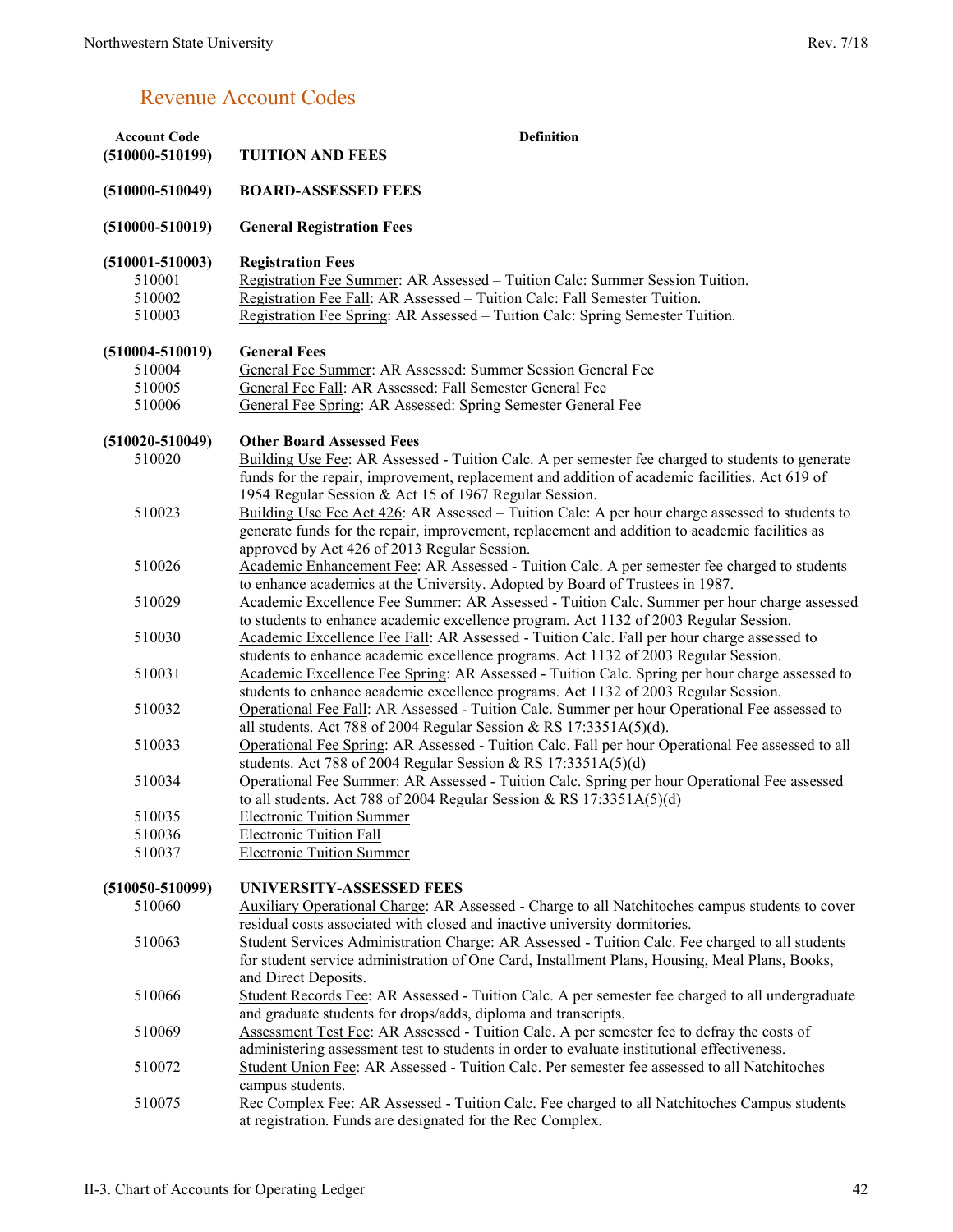L,

| <b>Account Code</b> | <b>Definition</b>                                                                                                                                                                                     |
|---------------------|-------------------------------------------------------------------------------------------------------------------------------------------------------------------------------------------------------|
| 510078              | Energy Surcharge Fall: AR Assessed - Tuition Calc. Fall per hour charge assessed to students to<br>defray high energy costs (effective Fall Semester 2001). Board Policy adopted 7/10/01              |
| 510079              | Energy Surcharge Spring: AR Assessed - Tuition Calc. Spring per hour charge assessed to students<br>to defray high energy costs (effective Fall Semester 2001). Board Policy adopted 7/10/01          |
| 510080              | Energy Surcharge Summer: AR Assessed - Tuition Calc. Summer per hour charge assessed to                                                                                                               |
| 510081              | students to defray high energy costs (effective Fall Semester 2001). Board Policy adopted 7/10/01<br>Health Services Fee: AR Assessed - Tuition Calc. Fee assessed for Natchitoches Campus health     |
|                     | services.                                                                                                                                                                                             |
| 510082              | Shreveport Health Services Fee - Fee assessed for Shreveport Health Services Fee                                                                                                                      |
| 510084              | Optional Health Services: AR Assessed - Tuition Calc Optional: Revenue generated from Optional<br>Health Services charges such as immunizations, lab tests, etc.                                      |
| 510085              | Shreveport Opt Health Services - Fee assessed for Shreveport Opt Health Services                                                                                                                      |
| 510093              | Nursing Clinical Fee: AR Assessed - Tuition Calc. Lab fee charged for Nursing Clinical courses.                                                                                                       |
| $(510100 - 510139)$ | <b>Student Self-Assessed Fees</b>                                                                                                                                                                     |
| 510100              | Student Technology Fee: AR Assessed - Tuition Calc. A per hour/per semester fee charged to                                                                                                            |
|                     | students to enhance and add student technology at the University. Act 1450 of 1997 Regular<br>Session                                                                                                 |
| 510101              | WRAC Fee: AR Assessed - Tuition Calc. The Wellness, Recreation and Activity Center Fee                                                                                                                |
|                     | assessed to all Natchitoches and Other Campus Students. Part of Student Association Fees.                                                                                                             |
| 510102              | Rec Complex - Seasonal Fee: AR Assessed - Tuition Calc. Rec Complex Seasonal Fee assessed to<br>all Natchitoches and Other Campus Students. Part of Student Association Fees.                         |
| 510103              | Artist Series Fee: AR Assessed - Tuition Calc. A per semester fee assessed to all Natchitoches and                                                                                                    |
|                     | Other Campus students for lectures and concerts. Part of Student Association Fees.                                                                                                                    |
| 510104              | Club Sports Fee: AR Assessed - Tuition Calc. Student fee assessed to Natchitoches and Other                                                                                                           |
|                     | Campus students at registration for Club Sports funding. Part of the Student Association Fees.<br>Current Sauce Fee: AR Assessed - Tuition Calc. Student fee assessed to all students at registration |
| 510105              | for Current Sauce funding. Part of the Student Association Fees.                                                                                                                                      |
| 510106              | Drama Fee: AR Assessed - Tuition Calc. Student fee assessed to Natchitoches and Other Campus                                                                                                          |
|                     | students at registration for Drama funding. Part of the Student Association Fees.                                                                                                                     |
| 510107              | SGA Fee: AR Assessed - Tuition Calc. Student fee assessed to Natchitoches and Other Campus<br>students at registration for SGA funding. Part of the Student Association Fees.                         |
| 510108              | Student Union Programs Fee: AR Assessed - Tuition Calc. Student fee assessed to Natchitoches                                                                                                          |
|                     | and Other Campus students at registration for Student Union Programs funding. Part of the Student                                                                                                     |
|                     | Association Fees.                                                                                                                                                                                     |
| 510109              | Concert Fee (Formerly Union Board Drama Fee): AR Assessed - Tuition Calc. Student fee                                                                                                                 |
|                     | assessed to Natchitoches and Other Campus students at registration for Concert funding. Part of the                                                                                                   |
|                     | <b>Student Association Fees.</b>                                                                                                                                                                      |
| 510110              | KNWD Fee: AR Assessed - Tuition Calc. Student fee assessed to Natchitoches and Other Campus<br>students at registration for KNWD Radio Station funding. Part of the Student Association Fees.         |
| 510111              | Intramural Fee: AR Assessed - Tuition Calc. Student fee assessed to Natchitoches and Other                                                                                                            |
|                     | Campus students at registration for Intramurals funding. Part of the Student Association Fees.                                                                                                        |
| 510112              | ARGUS Fee: AR Assessed - Tuition Calc. Student fee assessed to Natchitoches and Other Campus                                                                                                          |
|                     | students at registration for ARGUS funding. Part of the Student Association Fees.                                                                                                                     |
| 510113              | Organization Relief Fund: AR Assessed-Tuition Calc. Student fee assessed to Natchitoches and                                                                                                          |
| 510114              | Other Campus students for student organization activity funding. Part of Student Association Fees.<br>Potpourri Fee: AR Assessed - Tuition Calc. Student fee assessed to all students for Potpourri   |
|                     | (Yearbook) funding. Part of the Student Association Fees.                                                                                                                                             |
| 510115              | Rowing Team Fee: AR Assessed - Tuition Calc. Student fee assessed to Natchitoches and Other                                                                                                           |
|                     | Campus students for Rowing Team funding. Part of the Student Association Fees.                                                                                                                        |
| 510116              | SSA Athletic Fee: AR Assessed-Tuition Calc. Student fee assessed to all students for athletics                                                                                                        |
|                     | funding. Part of Student Association Fees.                                                                                                                                                            |
| 510117              | SGA Speaker Program Fee: AR Assessed - Tuition Calc. Student fee assessed to Natchitoches and                                                                                                         |
|                     | Other Campus students for SGA Speaker Program funding. Part of the Student Association Fees.                                                                                                          |
| 510118              | SGA Fee-Shreveport Campus: AR Assessed - Tuition Calc. Student fee assessed to Shreveport<br>Campus students at registration for SGA funding. Part of the Student Association Fees.                   |
|                     |                                                                                                                                                                                                       |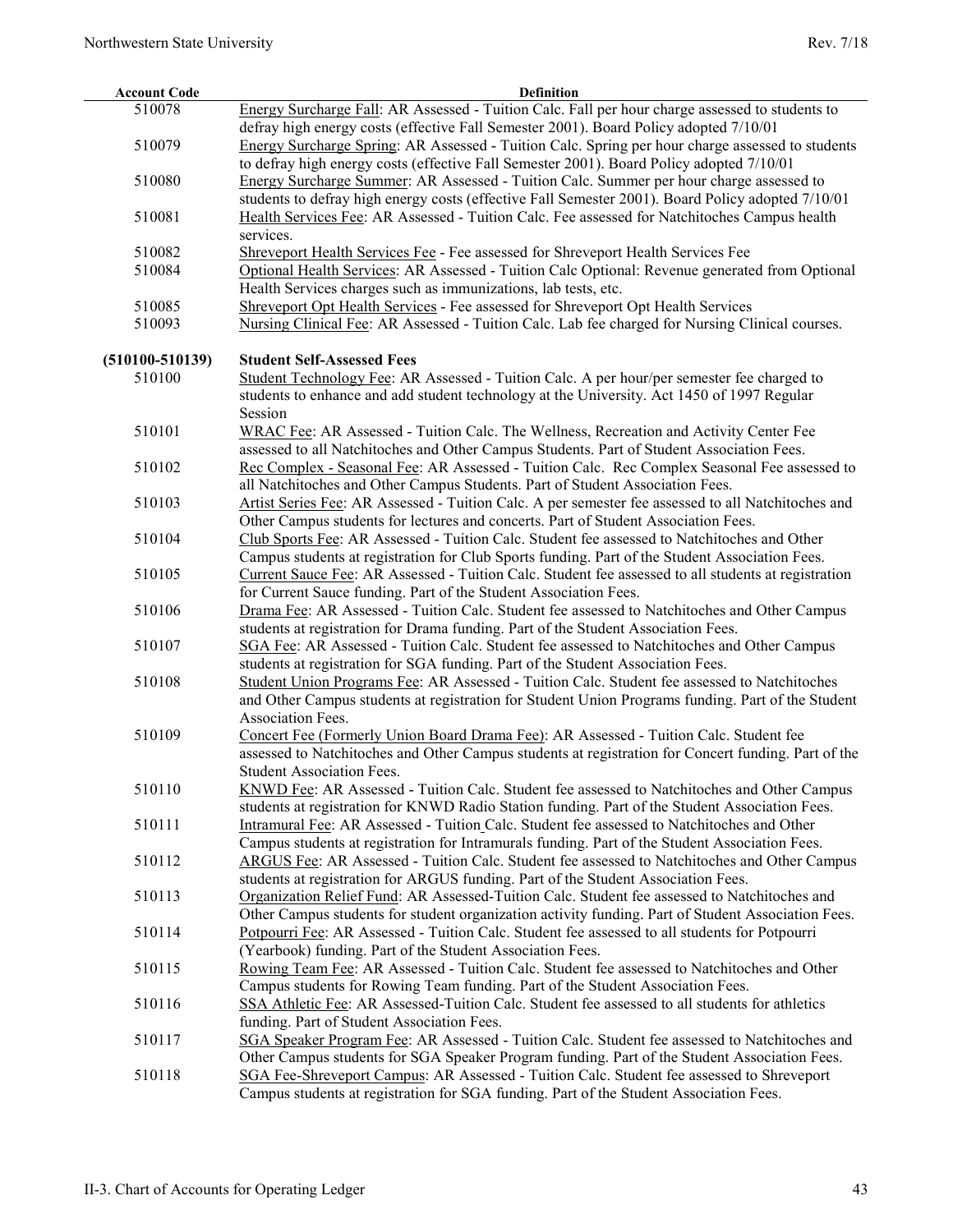| <b>Account Code</b> | Definition                                                                                            |
|---------------------|-------------------------------------------------------------------------------------------------------|
| 510119              | SGA Speaker Program Fee - Shreveport Campus: AR Assessed - Tuition Calc. Student fee                  |
|                     | assessed to Shreveport Campus students for SGA Speaker Program funding. Part of Student               |
|                     | Association Fees.                                                                                     |
| 510120              | Band Fee: AR Assessed - Tuition Calc. Student fee assessed to Natchitoches and Other Campus           |
|                     | students for Band funding. Part of Student Association Fees.                                          |
|                     |                                                                                                       |
| $(510140 - 510149)$ | <b>Non-Resident Fees</b>                                                                              |
| 510140              | Out-Of-State Fee: AR Assessed - Tuition Calc. Fee assessed to all undergraduate and graduate          |
|                     | students who do not maintain their permanent residence in Louisiana and are ineligible for            |
|                     | Academic or Performance residency waivers.                                                            |
| 510145              | International Student Fee: AR Assessed - Tuition Calc. Fee assessed to all foreign undergraduate      |
|                     | and graduate students.                                                                                |
|                     |                                                                                                       |
| $(510150 - 510189)$ | <b>Other Student Fees</b>                                                                             |
| 510150              | Music Tuition: Tuition assessed students enrolled in music courses who are non-music majors.          |
| 510151              | Application Fee: Fee charged for submitting an enrollment application.                                |
| 510152              | Revalidation Fee: A fee charged for revalidating a student's academic standing.                       |
| 510153              | Testing Fee: A fee charged for administering various tests by the University's testing facilities.    |
| 510154              | Evaluation Fee: A fee charged for evaluation of prior experience for credits.                         |
| 510155              | Credit Exam Fee: AR Assessed. A fee charged to for administering credit examinations.                 |
| 510156              | Freshman Connection Fee: A fee charged to potential students participating in the University's        |
|                     | Freshman Connection Program.                                                                          |
| 510157              | Vehicle Registration Fee: AR Assessed for students only. Parking permit income dedicated to           |
|                     | street, sidewalk and parking lot improvements. R.S. 17:1804                                           |
| 510158              | Lab Fees: AR Assessed - Tuition Calc. Per semester fees charged to students for specific courses      |
|                     | of enrollment to cover the expense of such things as course materials, tutoring, special supplies and |
|                     | lab costs.                                                                                            |
| 510159              | Electronic Course Fee: Charge assessed for each internet course taken.                                |
| $(510190 - 510199)$ | <b>Contra Discounts/Premiums</b>                                                                      |
| 510190              | ULS Contract Premium - Summer: AR Assessed - Tuition Calc: Summer Session assessment of               |
|                     | contract course charge for students taking ULS Organizational Leadership Courses.                     |
|                     | (DISCONTINUED)                                                                                        |
| 510191              | ULS Contract Premium - Fall: AR Assessed - Tuition Calc: Fall Semester assessment of contract         |
|                     | course charge for students taking ULS Organizational Leadership Courses. (DISCONTINUED)               |
| 510192              | ULS Contract Premium – Spring: AR Assessed – Tuition Calc: Spring Semester assessment of              |
|                     | contract course charge for students taking ULS Organizational Leadership Courses.                     |
|                     | (DISCONTINUED)                                                                                        |
| 510195              | E-Learning Contra Premiums: Account to record premiums in electronic tuition and fees.                |
| 510196              | Contra Discounts Dual Enrollment: Account to record discounts in dual enrollment tuition and          |
|                     | fees.                                                                                                 |
| 510197              | Contra Discounts Military: Account to record discounts in military tuition and fees.                  |
| 510198              | E-Learning Contra Discount: Account to record discounts in electronic tuition and fees.               |
| 510199              | Contra Discounts Other: Account to record Community College, Technical College and other              |
|                     | MOU.                                                                                                  |
|                     |                                                                                                       |
| $(510200 - 510299)$ | <b>APPROPRIATIONS</b>                                                                                 |
| $(510200 - 510239)$ | <b>FEDERAL APPROPRIATIONS</b>                                                                         |
| 510211              | Federal Appropriations: Funds received from or made available to an institution through acts of a     |
|                     | legislative body at the Federal level.                                                                |
|                     |                                                                                                       |
| $(510240 - 510279)$ | <b>STATE APPROPRIATIONS</b>                                                                           |
| 510241              | State Appropriations: State general fund direct appropriations.                                       |
| 510242              | <b>State Appropriations Stat Ded HEIF</b>                                                             |
| 510243              | <b>State Appropriations Stat Ded SELF</b>                                                             |
|                     |                                                                                                       |
| $(510280 - 510299)$ | <b>LOCAL APPROPRIATIONS</b>                                                                           |
|                     |                                                                                                       |
|                     |                                                                                                       |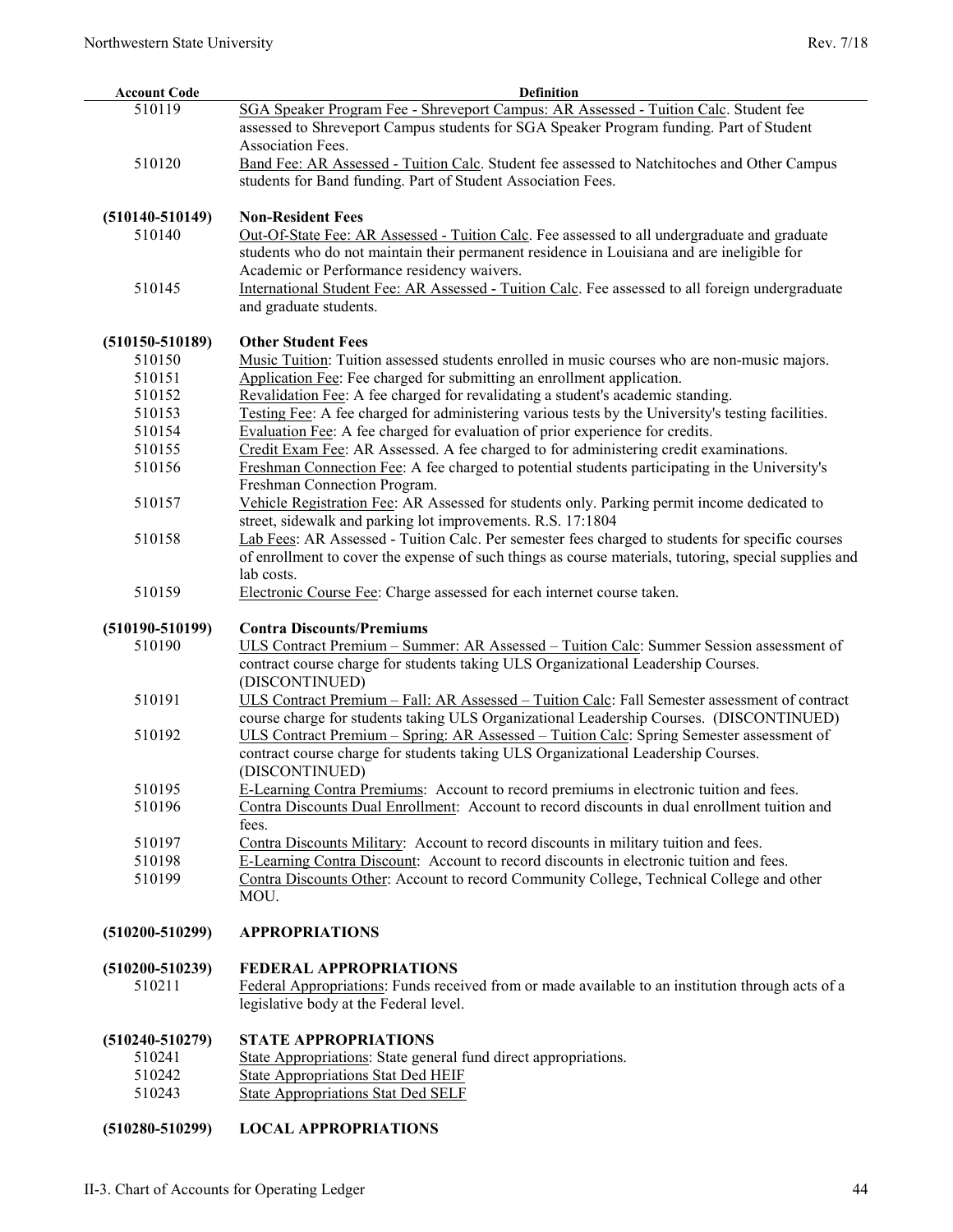| <b>Account Code</b> | <b>Definition</b>                                                                                      |
|---------------------|--------------------------------------------------------------------------------------------------------|
| 510281              | Local Appropriations: Appropriations received at the local level.                                      |
| $(510300 - 510399)$ | <b>GIFTS, GRANTS &amp; CONTRACTS</b>                                                                   |
| $(510300 - 510339)$ | FEDERAL GRANTS AND CONTRACTS                                                                           |
| 510301              | Federal Grants: Monies from grants received at the Federal level that are not specifically identified. |
| 510302              | Federal Stimulus: Monies from grants received at the Federal level that are funded through             |
|                     | Stimulus Funding.                                                                                      |
| 510312              | Transfer from DFAFS - CWS: Transfer of funds from the DFAFS control account to the College             |
|                     | Work Student (CWS) Program account.                                                                    |
| 510313              | Transfer from DFAFS - Initial Grants: Amount of Initial SEOG award transferred from the DFAFS          |
|                     | control account to the SEOG control account.                                                           |
| 510316              | Transfer from DFAFS - Pell Grants: Amount of Pell Grant awards transferred from DFAFS control          |
|                     | account to Pell Grant control account.                                                                 |
| 510321              |                                                                                                        |
|                     | Other Federal: Monies at the Federal level not specifically identified.                                |
| $(510340 - 510359)$ | <b>STATE GRANTS AND CONTRACTS</b>                                                                      |
| 510341              | State Grants: Grant funds received at the State level.                                                 |
| 510342              | State/Federal Grants: Grant funds received at the State level but are Federal grant funds that have    |
|                     | taken on State grant characteristics.                                                                  |
| 510343              | State/Federal Grant Sub award: Grant funds received at the state level but are Federal grant funds     |
|                     | that have taken on State grant characteristics and are received as a sub award from a primary          |
|                     | recipient.                                                                                             |
| 510344              | State/Federal Grant Stimulus Sub award: Grant funds received at the state level but are Federal        |
|                     | grant stimulus funds that have taken on State grant characteristics and are received as a sub award    |
|                     | from a primary recipient.                                                                              |
| 510348              | Louisiana School for Math, Science and Arts - State Interagency Transfer: funds received from the      |
|                     | Louisiana School for Math, Science and Arts (LSMSA) for services rendered by the University.           |
| 510351              | State Contracts: Contract funds received at the State level.                                           |
| 510352              | State/Federal Contracts: Contract funds received at the State level but are Federal contract funds     |
|                     | that have taken on State contract characteristics.                                                     |
|                     |                                                                                                        |
| $(510360 - 510379)$ | <b>LOCAL GRANTS AND CONTRACTS</b>                                                                      |
| 510361              | Local Grants: Grant funds received at the local level.                                                 |
| 510371              | Local Contracts: Contract funds received at the local level.                                           |
|                     |                                                                                                        |
| $(510380 - 510399)$ | PRIVATE GIFTS, GRANTS AND CONTRACTS                                                                    |
| 510381              | Private Gifts: Funds received as a gift from non-governmental sources.                                 |
| 510382              | Private Grants: Funds received as a grant from non-governmental sources.                               |
| 510383              | Private Contracts: Funds received as a contract from non-governmental sources.                         |
| 510385              | Private/Federal Grants: Grant funds received at the private level but are Federal grant funds that     |
|                     | have taken on private grant characteristics.                                                           |
| $(510400 - 510499)$ | <b>SALES &amp; SERVICES OF EDUCATIONAL ACTIVITIES</b>                                                  |
|                     |                                                                                                        |
| $(510400 - 510429)$ | Laboratories                                                                                           |
| 510411              | Child Development Center School Fee: NSU Child Development Center Fee.                                 |
| 510412              | Elementary Lab School Fee: NSU Elementary Lab School Fee.                                              |
| 510413              | Middle Lab School Fee: NSU Middle Lab School Fee.                                                      |
| $(510430 - 510449)$ |                                                                                                        |
| 510431              | <b>Farm Operations</b><br>Hay Sales: Sale of Hay                                                       |
| 510432              | Horse Sales: Sale of horses                                                                            |
| 510439              | Cattle Sales: Sale of cattle                                                                           |
| 510441              | Miscellaneous Farm Sales: Funds from sale of NSU Farm activities not specified.                        |
|                     |                                                                                                        |
| $(510450 - 510469)$ | <b>Publications</b>                                                                                    |
| 510451              | Book Sales - Press: NSU book publication sales.                                                        |
|                     |                                                                                                        |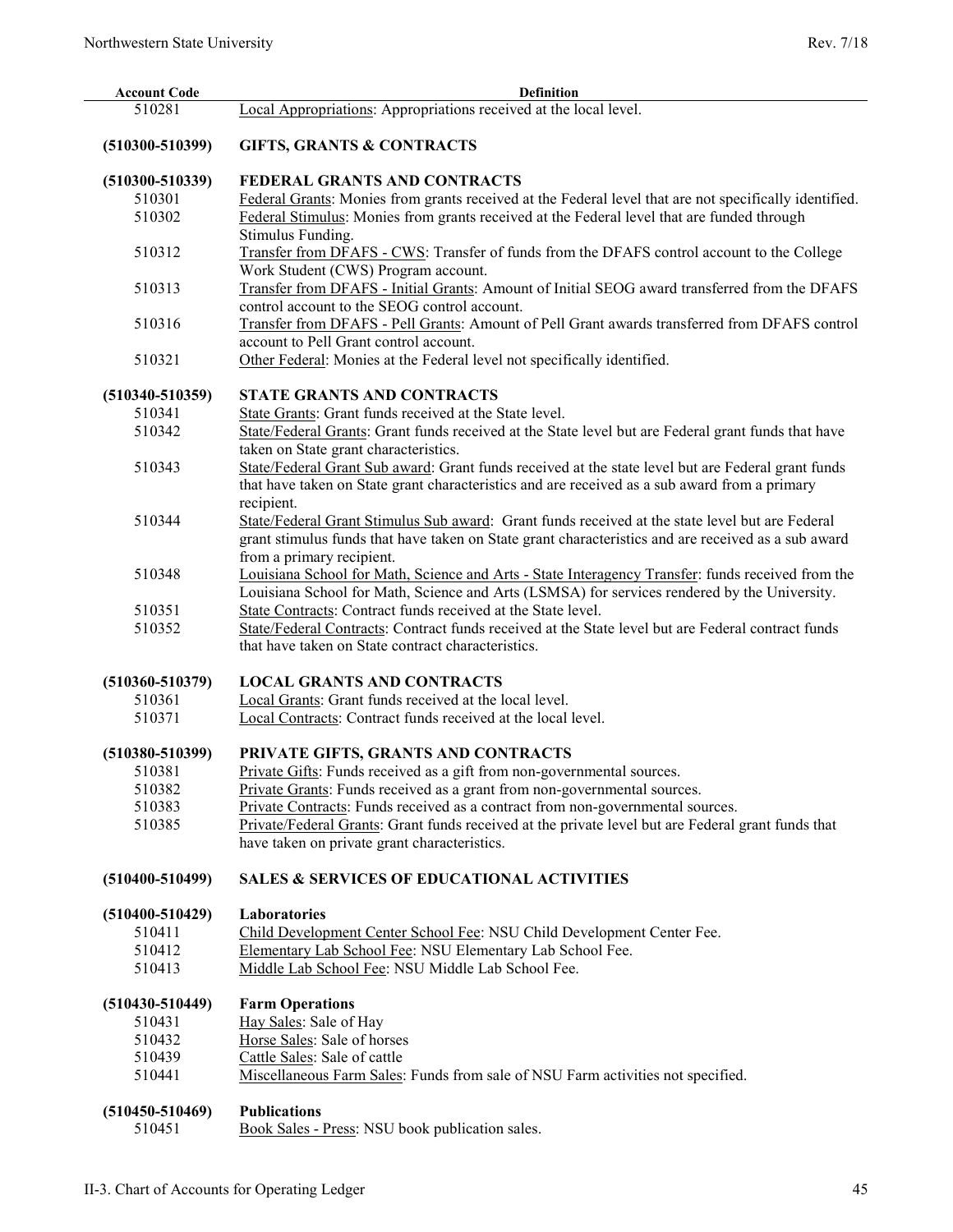| <b>Account Code</b> | <b>Definition</b>                                                                                         |
|---------------------|-----------------------------------------------------------------------------------------------------------|
| 510452              | Periodicals: Sale of NSU periodicals and journals, such as Southern Studies.                              |
| 510459              | Periodicals - Other: Sale of NSU periodicals not otherwise specified.                                     |
| 510461              | Publications - Other: Sale of NSU publications not otherwise specified.                                   |
|                     |                                                                                                           |
| $(510470 - 510499)$ | <b>Other Educational &amp; Public Sales</b>                                                               |
| 510471              | Folk Festival Sales & Services: Natchitoches/Northwestern Folk Festival Sales & Services.                 |
| 510472              | Folk Festival Donations: Folk Festival Donations                                                          |
| 510475              | Ticket Sales - Educational Activities: Ticket Sales generated for University sponsored events             |
| 510481              | Distance Learning Sales & Services: Sales & Services revenue generated by Distance Learning               |
|                     | Activities.                                                                                               |
| 510491              | <u>Educational Sales &amp; Services – Other</u> : Sales & Services revenue generated by Educational       |
|                     | Activities not otherwise specified.                                                                       |
|                     |                                                                                                           |
| $(510500 - 510599)$ | <b>SALES &amp; SERVICES OF AUXILIARY ENTERPRISES</b>                                                      |
|                     |                                                                                                           |
| $(510500 - 510519)$ | <b>Rooms and Apartments:</b>                                                                              |
| 510501              | Room Rent Assessment - Summer: Room rent for non-exempt, first time freshman for Summer.                  |
| 510502              | Room Rent Assessment - Fall: Room rent for non-exempt, first time freshman for Fall.                      |
| 510503              | Room Rent Assessment - Spring: Room rent for non-exempt, first time freshman for Spring.                  |
| 510504              | Room Rent Summer AR Assessed – Housing System: Room rent for non-exempt students for the                  |
|                     | Summer.                                                                                                   |
| 510505              | Room Rent Fall AR Assessed - Housing System: Room rent for non-exempt students for the Fall.              |
| 510506              | Room Rent Spring AR Assessed – Housing System: Room rent for non-exempt students for the                  |
|                     | Spring.                                                                                                   |
| 510514              | Room Rent Camps & Clinics: Room rent charged to Camp & Clinic Attendees                                   |
| 510515              | Room Rent Workshops: Room rent charged to Workshop Attendees                                              |
| 510516              | Room Rent - Guests: Room rent charged to student guests.                                                  |
| 510517              | Room Rent - Damages: Room damage/fine charges assessed to students.                                       |
| 510519              | Room - Other: Other room rent charges not otherwise specified.                                            |
| $(510520 - 510529)$ | <b>Meals</b>                                                                                              |
| 510528              | Food Service Contract Rent: "Rent" received under the food service contract.                              |
| 510529              | Food Services Commission: Commission from dining hall sales.                                              |
|                     |                                                                                                           |
| $(510530 - 510539)$ | <b>Student Union Sales &amp; Service</b>                                                                  |
| 510531              | Student Union Sales & Service: Revenue generated by Student Union Sales & Services.                       |
|                     |                                                                                                           |
| $(510540 - 510549)$ | <b>Bookstore Sales &amp; Services</b>                                                                     |
| 510547              | Bookstore Commission: Commissions received under the bookstore contract.                                  |
| 510548              | Bookstore Contract Rent: "Rent" received under the bookstore contract.                                    |
|                     |                                                                                                           |
| $(510550 - 510559)$ | <b>Athletics</b>                                                                                          |
| 510550              | Athletic Parking: Parking Revenue generated by Athletic Events.                                           |
| 510551              | Athletic Entry Fees: Entry Revenue generated by Athletic Events.                                          |
| 510552              | Athletic Season Tickets: Sales of athletic season tickets.                                                |
| 510553              | Athletic Gate Tickets: Gate receipts for athletic events, excluding season ticket sales.                  |
| 510554              | Game Guarantees: Receipts for athletic game guarantees.                                                   |
| 510555              | Athletic Concession Commission: Concession commissions collected during athletic games per the            |
|                     | University's Concessions Contract.                                                                        |
| 510556              | On-line Athletic Tickets: On-line ticket sales revenue generated by third-party contracted vendor,        |
|                     | University tickets and fed through Cashnet system.                                                        |
| 510557              | Athletic - Rent & Use of Property: Rent & Use revenue generated from Athletic Facilities.                 |
| 510558              | Athletic Royalties - Sponsors: Royalties-Sponsors Revenue generated by Athletics.                         |
| 510559              | Athletics - Other: Athletic income not specified.                                                         |
|                     | <b>Recreational Fees &amp; Sales</b>                                                                      |
| $(510560 - 510579)$ |                                                                                                           |
| 510567<br>510568    | Pavilion Rent: Rec Complex pavilion rental.<br>Swimming Lesson Fee: Rec Complex swimming pool lesson fee. |
|                     |                                                                                                           |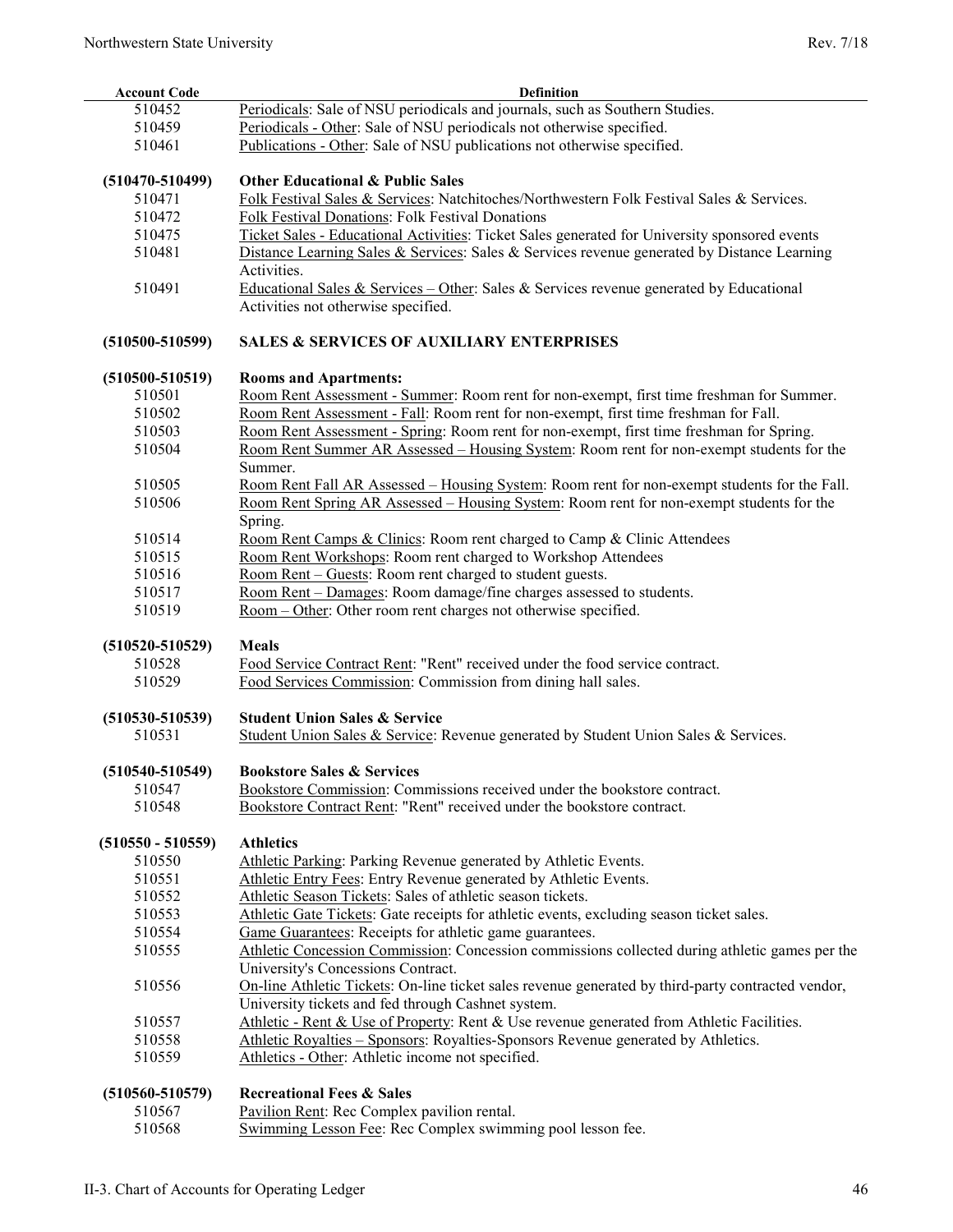| <b>Account Code</b> | Definition                                                                                           |
|---------------------|------------------------------------------------------------------------------------------------------|
| 510570              | Pool Admission: Rec Complex pool admission fee.                                                      |
| 510571              | Golf Ball Rental: Golf Ball Rental Revenue                                                           |
| 510572              | Golf Club Rental: Rec Complex golf course golf club rental.                                          |
| 510575              | Golf Riding Cart Rental: Rec Complex golf course riding cart rent.                                   |
| 510576              | Tournament Fee: Tournament revenue generated by the Rec Complex                                      |
| 510577              | Green Fees: Rec Complex green fee.                                                                   |
| 510578              | Membership Fee: Rec Complex fee collected for non-student Rec Complex membership for use of          |
|                     | the swimming pool and tennis courts.                                                                 |
| 510579              | Other Rec Complex Sales & Services: Sales & Services revenue generated by the Rec Complex            |
|                     | not otherwise specified.                                                                             |
|                     |                                                                                                      |
| $(510580 - 510589)$ | <b>WRAC Sales &amp; Services</b>                                                                     |
| 510581              | WRAC Membership Fee: The Wellness, Recreation and Activity Center membership fee assessed            |
|                     | to non-student members.                                                                              |
| 510582              | WRAC Clinic/Activity Fee: Clinic/Activity charges for WRAC events.                                   |
| 510583              | WRAC Massage Therapy: Funds received for Massage Therapy session at the WRAC.                        |
| 510587              | WRAC Locker Rental: WRAC Facility Locker Rental revenue.                                             |
| 510589              | WRAC Other Sales & Services: Sales & Services revenue generated by the WRAC not otherwise            |
|                     | specified.                                                                                           |
|                     |                                                                                                      |
| $(510590 - 510599)$ | <b>Other Auxiliary Sales &amp; Services</b>                                                          |
| 510590              | <b>Communications Services</b>                                                                       |
| 510595              | <b>Auxiliary Other</b>                                                                               |
|                     |                                                                                                      |
| $(510600 - 510699)$ | <b>OTHER SOURCES</b>                                                                                 |
|                     |                                                                                                      |
| $(510600 - 510679)$ | <b>Fines, Penalties and Services</b>                                                                 |
| 510602              | Debit Card Commission: Commissions received from One Card/Debit Card (if applicable under            |
|                     | banking contract).                                                                                   |
| 510603              | Copy Services: Funds received for copy services done by the University Print Shop that are not       |
|                     | otherwise specified (Not Interdepartmental Transfers).                                               |
| 510606              | Post Office Box Rent: Rental charged for University Post Office box usage.                           |
| 510607              | Telephone & Telegraph Commissions: Commissions on telephone and telegraph usage.                     |
| 510608              | Thesis & Dissertation Binding Fee: Income for binding services.                                      |
| 510609              | I.D. Card Replacement Sales: AR Assessed. Fee charged students for replacement Student ID            |
|                     | Cards.                                                                                               |
| 510610              | Non-Student Pass: Fee charged for non-student passes. Fee is assessed to the account of the student  |
|                     | whom the visitor is visiting.                                                                        |
| 510611              | Rent & Use of Property: Charges to non-University organizations for the rental and use of            |
|                     | University facilities, equipment and other property where not specifically identified.               |
| 510612              | Overtime Recovered: Reimbursement for overtime incurred for activities.                              |
| 510613              | Vending Machine Commissions: Commissions collected for vending machine sales as specified in         |
|                     | vending machine contract.                                                                            |
| 510614              | Scholarship/Award Donated: Funds donated for Scholarships or awards.                                 |
| 510615              | Postage Recovered: Reimbursement for postage.                                                        |
| 510616              | Utilities Recovered: Reimbursement for utilities not included in rates for rent and use of property. |
| 510617              | Telephone Recovered: Reimbursement for telephone charges not included in rent and use of             |
|                     | property.                                                                                            |
| 510618              | Salaries/Related Benefits Recovered: Reimbursement for salaries and related benefits.                |
| 510619              | Disciplinary Assessment: Amounts assessed to students as part of disciplinary action.                |
| 510620              | Post Office Contract: Funds collected as specified in the Post Office Contract.                      |
| 510621              | Insurance Recovery: Recovery of ORM insurance claims                                                 |
| 510622              | Indirect Costs - Non SCH: Reimbursement for specified costs associated with Non-SCH                  |
|                     | programs/courses.                                                                                    |
| 510623              | Interest Earned: Income from interest on deposits and securities.                                    |
| 510624              | Indirect Cost Allowance - Federal: Reimbursement for specified costs associated with Federal         |
|                     | Grants and Contracts.                                                                                |